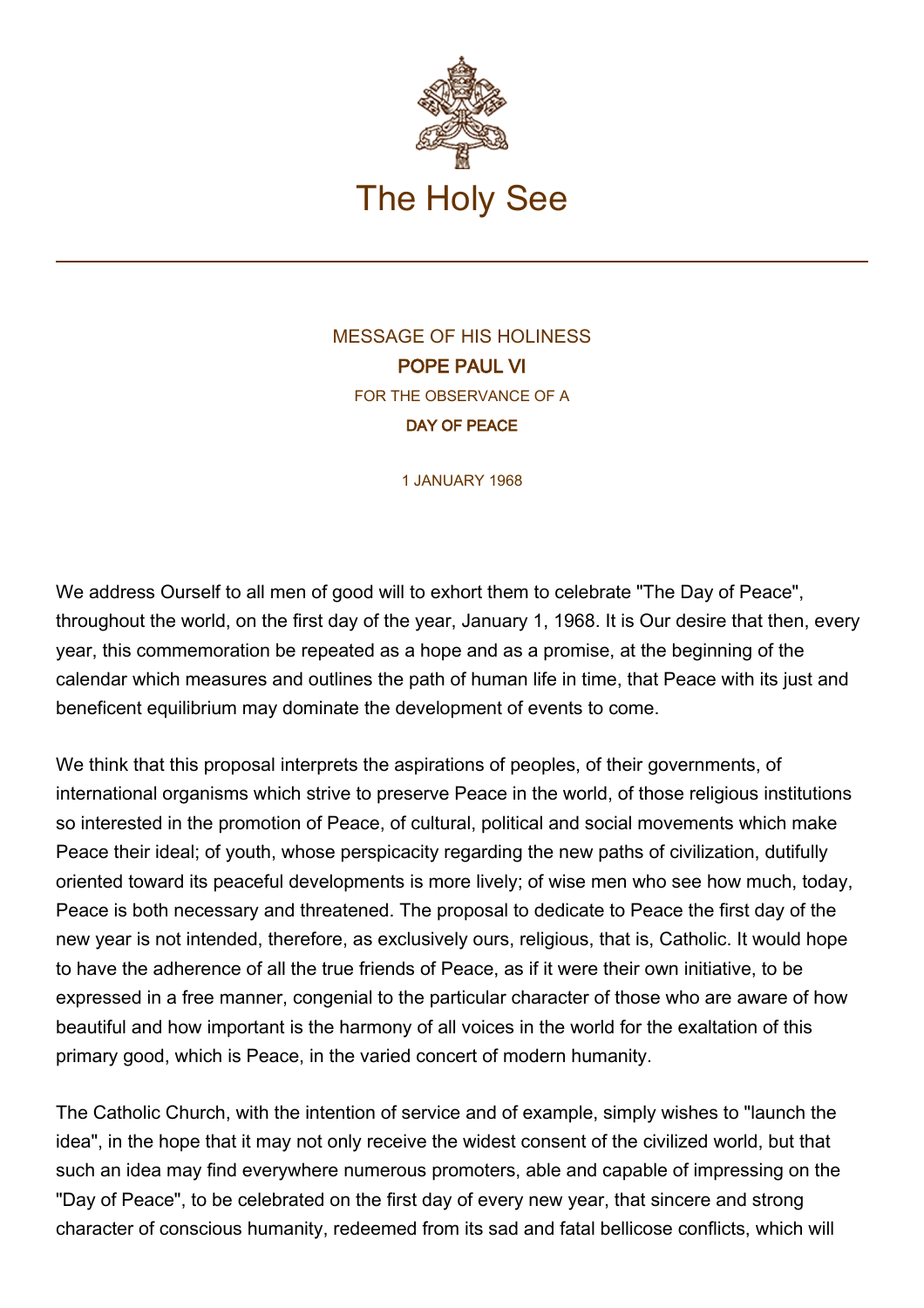give to the history of the world a more happy, ordered and civilized development.

The Catholic Church will call the attention of its children to the duty of observing "The Day of Peace" with the religious and moral expressions of the Christian faith; but it considers it its duty to remind all those who agree on the opportuneness of such a "Day", some points which ought to characterize it. First among these is: the necessity of defending Peace in the face of dangers which always threaten it: the danger of the survival of selfishness in the relations among nations; the danger of violence into which some populations can allow themselves to be drawn by desperation at not having their right to life and human dignity recognized and respected; the danger, today tremendously increased, of recourse to frightful weapons of extermination, which some nations possess, spending enormous financial means, the expenditure of which is reason for painful reflexion in the presence of the grave needs which hinder the development of so many other peoples; the danger of believing that international controversies can not be resolved by the ways of reason, that is, by negotiations founded on law, justice, and equity, but only by means of deterrent and murderous forces.

The subjective foundation of Peace is a new spirit which must animate coexistence between peoples, a new outlook on man, his duties and his destiny. Much progress must still be made to render this outlook universal and effective; a new training must educate the new generations to reciprocal respect between nations, to brotherhood between peoples, to collaboration between races, with a view also to their progress and development. The international organizations which have been set up for this purpose must be supported by all, become better known, and be provided with the authority and means fit for their great mission. The "Peace Day" must honour these institutions and surround their work with prestige, with confidence, and with that sense of expectation that will keep alive in them the realization of their most serious responsibility, and keep strong the consciousness of the charge which has been entrusted to them.

A warning must be kept in mind. Peace cannot be based on a false rhetoric of words which are welcomed because they answer to the deep, genuine aspirations of humanity, but which can also serve, and unfortunately have sometimes served, to hide the lack of true spirit and of real intentions for peace, if not indeed to mask sentiments and actions of oppression and party interests. Nor can one rightly speak of peace where no recognition or respect is given to its solid foundations: namely, sincerity, justice and love in the relations between states, and, within the limits of each nation, in the relations of citizens with each other and with their rulers; freedom of individuals and of peoples, in all its expressions, civic, cultural, moral, and religious; otherwise, it is not peace which will exist - even if, perchance, oppression is able to create the external appearance of order and legality - but an unceasing and insuppressible growth of revolt and war.

It is, therefore, to true Peace, to just and balanced Peace, in the sincere recognition of the rights of the human person and of the independence of the individual nations, that We invite men of wisdom and strength to dedicate this Day.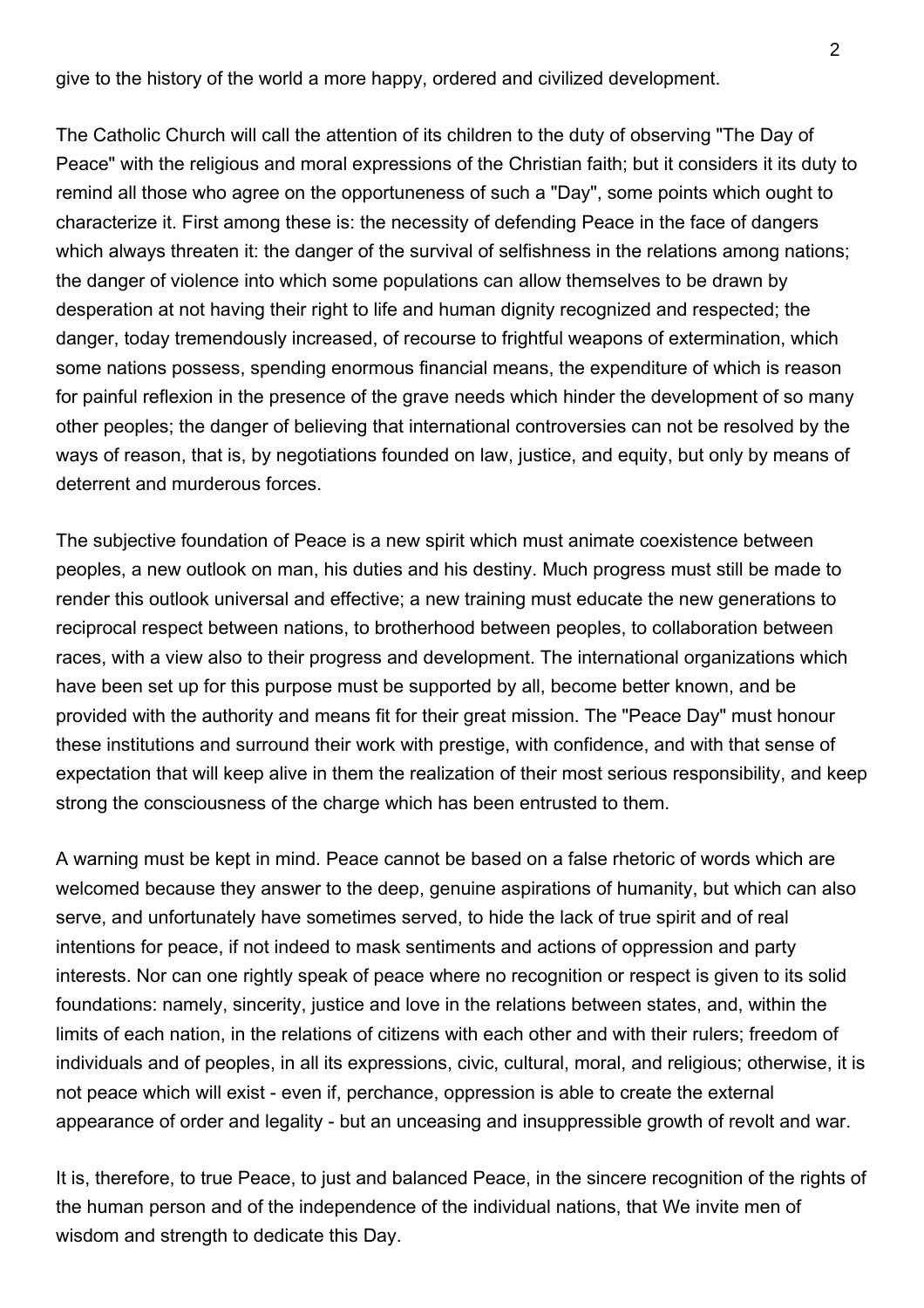Accordingly, in conclusion, it is to be hoped that the exaltation of the ideal of Peace may not favour the cowardice of those who fear it may be their duty to give their life for the service of their own country and of their own brothers, when these are engaged in the defence of justice and liberty, and who seek only a flight from their responsibility, from the risks that are necessarily involved in the accomplishment of great duties and generous exploits. Peace is not pacifism; it does not mask a base and slothful concept of life, but it proclaims the highest and most universal values of life: truth, justice, freedom, love.

It is for the protection of these values that We place them beneath the banner of Peace, and that We invite men and nations to raise, at the dawn of the new year, this banner which must guide the ship of civilization through the inescapable storms of history to the harbour of its highest destiny.

To you, Venerable Brothers in the Episcopate, to you, beloved sons, faithful children of our Holy Catholic Church,

We extend the invitation which We have already announced: that of dedicating to thoughts and resolutions of Peace a special observance on the first day of the civil year, January the first of the coming year. Such an observance must not change the liturgical calendar, which reserves New Year's Day for veneration of the divine motherhood of Mary and the most holy Name of Jesus; indeed, those holy and loving religious remembrances must shed their light of goodness, wisdom and hope upon the prayer for, the meditation upon, and the fostering of the great and yearned-for gift of Peace, of which the world has so much need.

You will have noted, Venerable Brothers and beloved sons, how often Our words have renewed considerations and exhortations upon the theme of Peace; this We do, not giving way to a facile habit, nor taking advantage of the mere interesting topic of the moment; but because We believe this is demanded by Our duty as universal Pastor; because We see Peace to be threatened so seriously and with intimations of terrible events, which may prove catastrophic for entire nations, and perhaps even for a great part of mankind; because, during the latest years of our century's history it has finally become clearly evident that Peace is the only true direction of human progress - and not the tensions caused by ambitious nationalisms, nor conquests by violence, nor repressions which serve as mainstay for a false civil order - We do so because Peace is part and parcel of the Christian religion, since for a Christian to proclaim peace is the same as to announce Jesus Christ: "He is our peace" (*Eph.* ii. 14) and His good news is "the Gospel of peace" (*Eph.* vi. 15).

Through His Sacrifice on the Cross, He brought about universal reconciliation, and we, as His followers, are called to be "peacemakers" (Mt. v. 9). In fine, it is only from the Gospel that there can spring forth true Peace, not in order to make men dull and soft, but to replace the impulses to violence and bullying in their minds, by the manly virtues of reasoning and heart characteristic of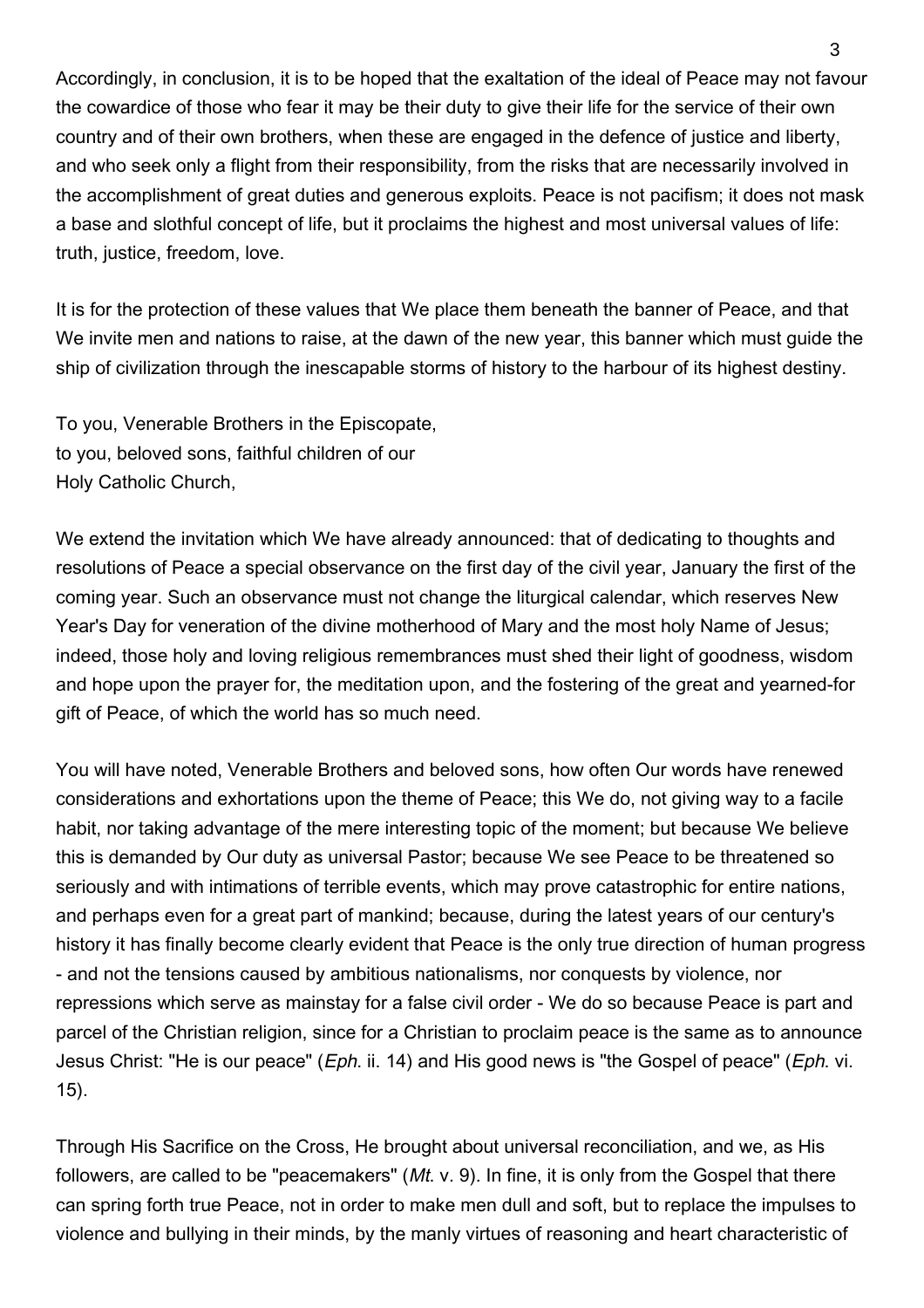true humanism. We do so, finally, because We would not wish ever to be rebuked by God and by history for having kept silence in the face of the danger of a new conflagration between peoples, which, as all know, could take on sudden forms of apocalyptic awfulness.

Men must always speak of Peace. The world must be educated to love Peace, to build it up and defend it. Against the resurgent preludes to war (nationalistic competition, armaments, revolutionary provocations, racial hatred, the spirit of revenge, etc.), and also against the snares of tactical pacifism, intended to drug the enemy one must overcome, to smother in men's minds the meaning of justice, of duty and of sacrifice - we must arouse in the men of our time and of future generations the sense and love of Peace founded upon truth, justice, freedom and love (cf. Pope John XXIII: "[Pacem in terris](http://w2.vatican.va/content/john-xxiii/en/encyclicals/documents/hf_j-xxiii_enc_11041963_pacem.html)").

Let, then, the grand idea of Peace, particularly for us, the disciples of Christ, have its solemn Day, the beginning of the new year 1968.

We who believe in the Gospel can pour into this observance a wonderful treasury of original and powerful ideas, such as that of the intangible world-wide brotherhood of all men, derived from the one, sovereign, most lovable Fatherhood of God, and arising from the communion which, whether really or hopefully, unites all of us with Christ, as well as from the prophetic vocation which, in the Holy Spirit, calls the human race to unity, not only in conscience, but in works and in final destiny. From the Gospel's precept to pardon and to have mercy, we can draw forces which will regenerate society. And above all. Venerable Brothers and beloved sons, we can possess a singular weapon for Peace, that is, prayer, with all its marvellous energies to raise moral tone and to invoke transcendent divine forces of spiritual and political renewal, and also the opportunity offered to each and every one to question himself interiorly and sincerely concerning the roots of rancour and violence which may lurk deep in his heart.

Let us strive, then, to inaugurate the year of grace nineteen hundred and sixty-eight (the year of the faith which is transformed into hope) by praying for Peace; praying all together, in our churches and in our homes-that is what We ask of you for now. Let no voice be missing from the great chorus of the Church and of the world, beseeching Christ Who was immolated for us to "Grant us peace!".

May Our Apostolic Blessing descend upon you and remain always.

From the Vatican, 8 December 1967.

PAULUS PP. VI